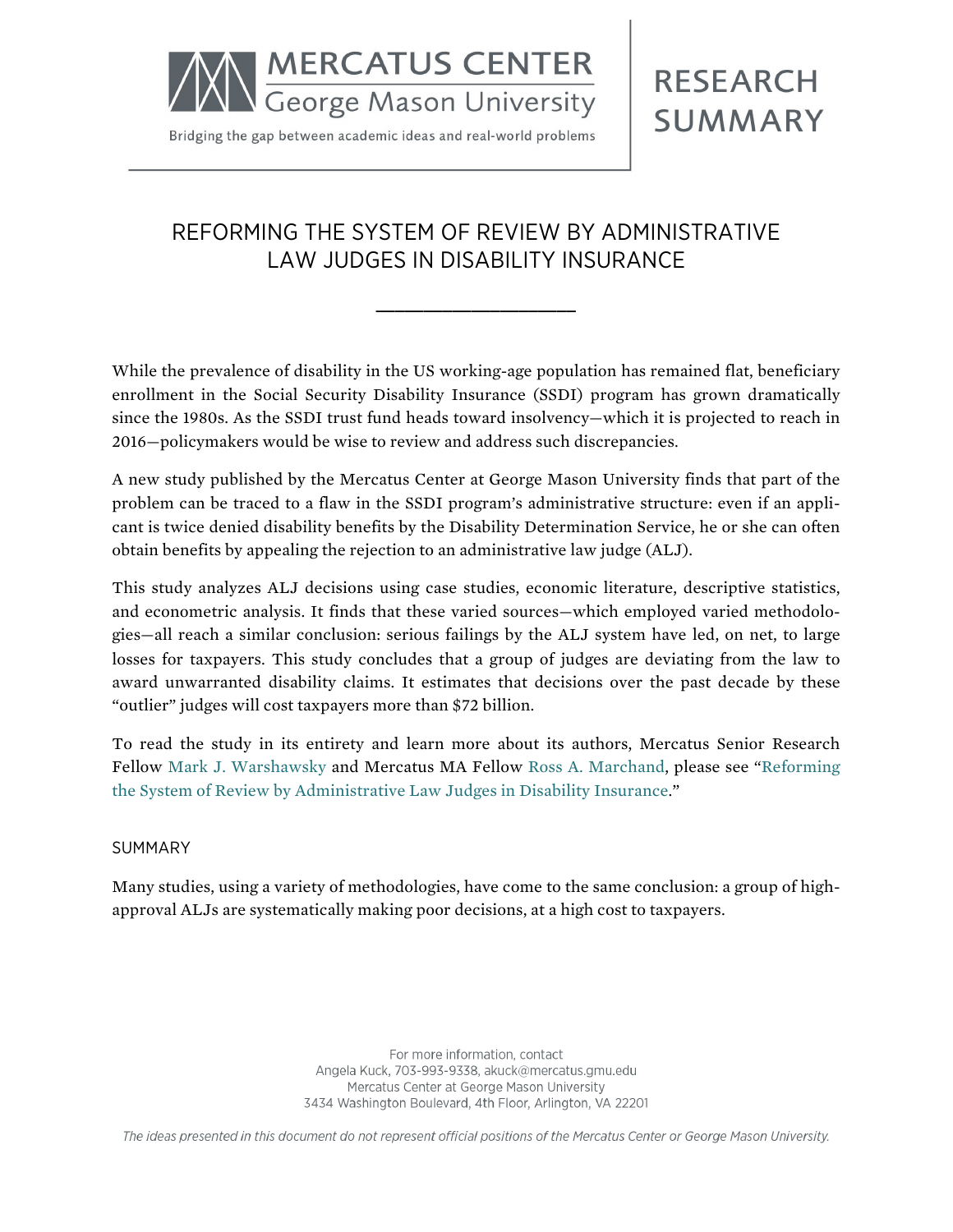#### PREVIOUS EMPIRICAL WORK

- A 2014 report by the US Office of the Inspector General uses remand and reversal rates as a proxy for judicial decision quality and finds that low-approval ALJs have similar rates to the mean ALJ.
- The same report finds that eight of the twelve lowest-allowance judges "decided fewer cases than the average of their peers." Thus, low-allowance judges are few in number and do not appear to decide more inaccurately than the average ALJ.
- High-approval ALJs, however, consistently exhibit poor decision-making. Internal Social Security Administration memos and other econometric analysis find that there exists an "iron triangle" between high approval rates, high decisional count, and poor decision quality.
- An econometric study finds that long-serving judges tend to be more lenient.

### AUTHORS' EMPIRICAL WORK

- Using two standard deviations both above and below the yearly mean ALJ allowance rate as a benchmark, the authors estimate that the decisions of "outlier" judges between 2005 and 2014 will cost US taxpayers more than \$72 billion in likely unwarranted disability benefit awards.
- The authors conduct a regression analysis to determine the relationship between judges' yearly allowance rates, the standard deviation of allowance rate over tenure, and decision volume. They find that "high-allowance" judges—unlike average or "low-allowance" judges—are consistently lenient year after year, and also decide more cases.

#### CONCLUSION AND RECOMMENDATIONS

The over-provision of disability benefits by outlier judges carries large economic stakes, both in monetary costs to taxpayers and in opportunity costs as capable workers detach from the workforce.

While recent public scrutiny and administrative changes have curbed some of the worst excesses, serious problems with the benefit claims appeals process remain. To restore sustainability and integrity to a troubled claims appeals process, the study recommends the following:

- Increase accountability by strengthening and expanding random reviews of ALJ decisions.
- Limit "gamesmanship" and reduce the number of claims by preventing anyone from applying for disability benefits more than once in a three-year period.
- Eliminate "on-the-record" decisions—decisions for cases that lack proper documentation because these are very difficult for the agency to subsequently review for program eligibility in continuing disability.